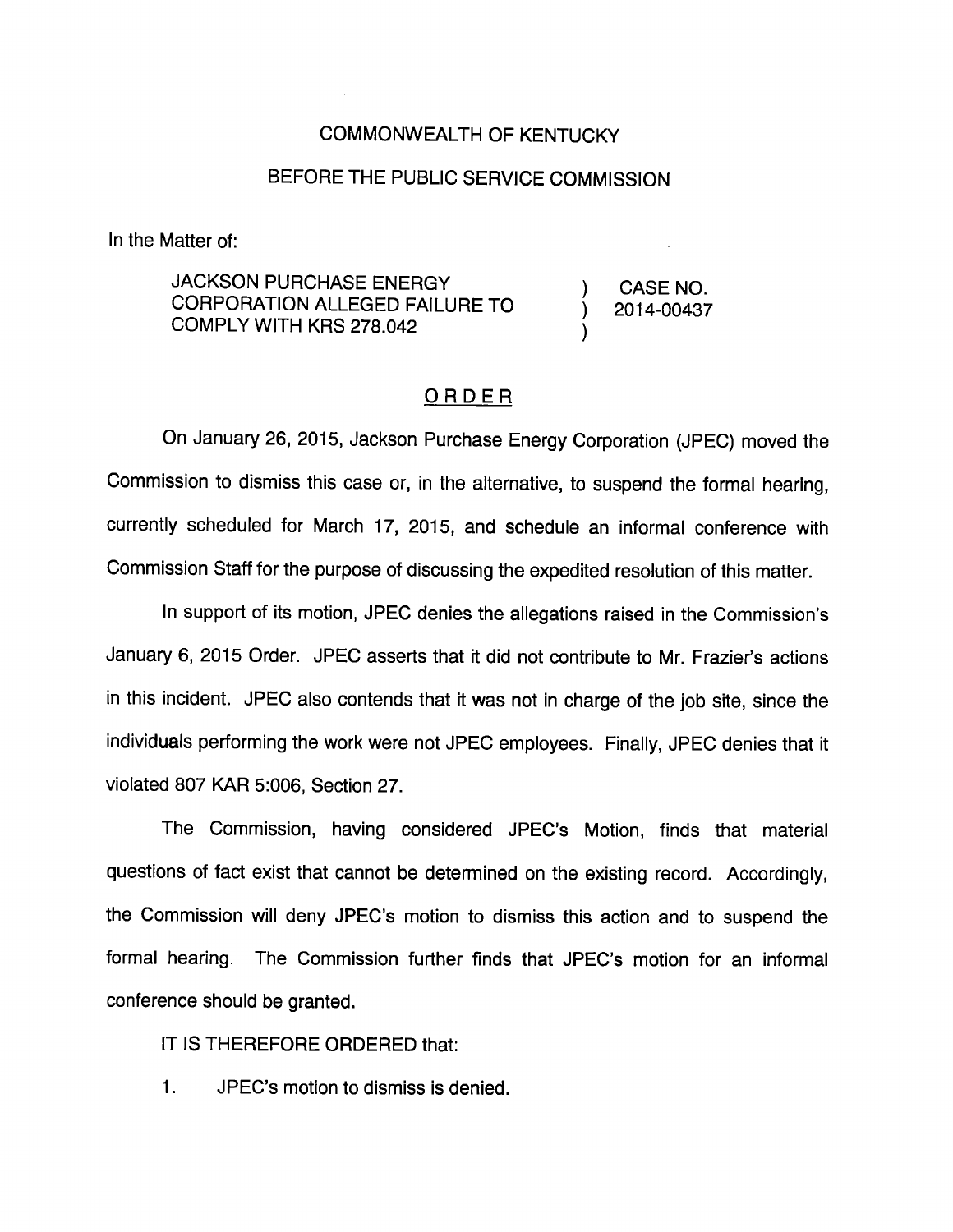- 2. JPEC's motion to suspend the formal hearing is denied, without prejudice.
- 3. JPEC's motion for an informal conference is granted.

4. An informal conference shall be held in this matter on Wednesday, February 18, 2015, at 11:00 a.m. Eastern Standard Time, in Conference Room 1 of the Commission's offices at 211 Sower Boulevard, Frankfort, Kentucky.

By the Commission



**ATTEST** Executive Director